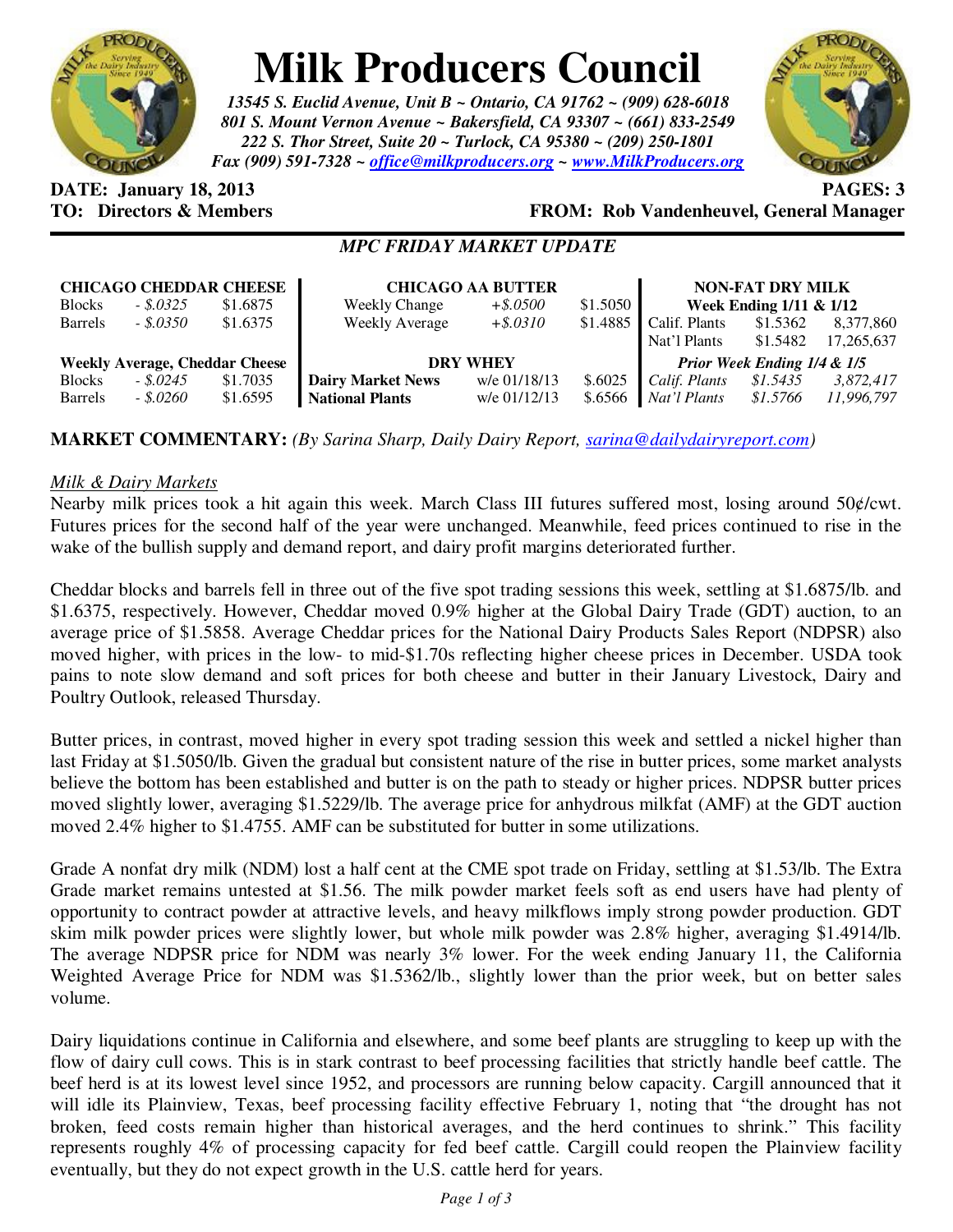The Cargill news triggered panicked liquidation in live cattle futures on Thursday amidst uncertainty and concerns that packers would not be forced to pay as much for cattle given reduced competition. However, even without the Plainfield plant, industry slaughter remains well below capacity. This plant closing is an indication of just how tight cattle supplies have become and signals Cargill's wellinformed belief that cattle supplies will tighten further. Despite all the talk of beef shortages to date, 2012 per capita beef supplies in the U.S. were only 0.4% lower in 2012 than in 2011 due to a combination of reduced exports and record-large carcass weights. Per capita beef supplies are expected to be 3.5% lower in 2013, and this should support prices. Continued strength in beef prices,



coupled with painful dairy profit margins should encourage dairy producers to maintain aggressive cull rates for the foreseeable future.

#### *Grain and Hay Markets*

The corn market was encouraged to see better than expected export sales reported this week, and prices rose accordingly. However, corn exports remain at very low levels, averaging roughly 7 million bushels per week for the marketing year which began September 1. If they continue at the current pace, full year corn exports would total 750 million bushels, well shy of the USDA's 950 million bushel export forecast. To meet that target, exports would need to average roughly 13 million bushels for the rest of the crop year, or nearly double the current rate. This seems unlikely giving the approaching South American harvest, although the spread between the price of U.S. and South American corn exports for immediate delivery has narrowed considerably. The U.S. may see a slight increase in corn exports for a time, but the price of U.S. corn for later delivery remains significantly more expensive than competing offers in South America.

Two ethanol plants in Nebraska closed their doors this week, and ethanol production has been slow. Ethanol producers are struggling with poor margins and a limit in the amount of gasoline available to blend with ethanol. Ethanol production remains ahead of the pace needed to meet USDA forecasts.

Harvest is nearing in South America, and Argentina and parts of southern Brazil are a little dry. Generally, the crop is in good condition, and production is expected to be strong. Chinese soybean crushers have been increasing imports of both U.S. and South American soybeans of late to nearly double their normal levels, as

crushing margins in China have improved. It will be important to see if this is simply in anticipation of strong demand ahead of the lunar New Year's celebration or if it signals a more lasting demand increase.

December 1 hay stocks fell to the lowest level since 1957, down 15.6% from December 1, 2011. 2012 hay acreage was slightly higher than in 2011, at 55.65 million harvested acres, but 2011 and 2012 represent the two lowest hay acreage years since USDA began keeping records in 1919. Alfalfa acreage fell to new lows, down 10% from 2011. 2012 hay production was a record low 119.9 million tons, down 8.6% from 2011. The current crop is vulnerable to damage from